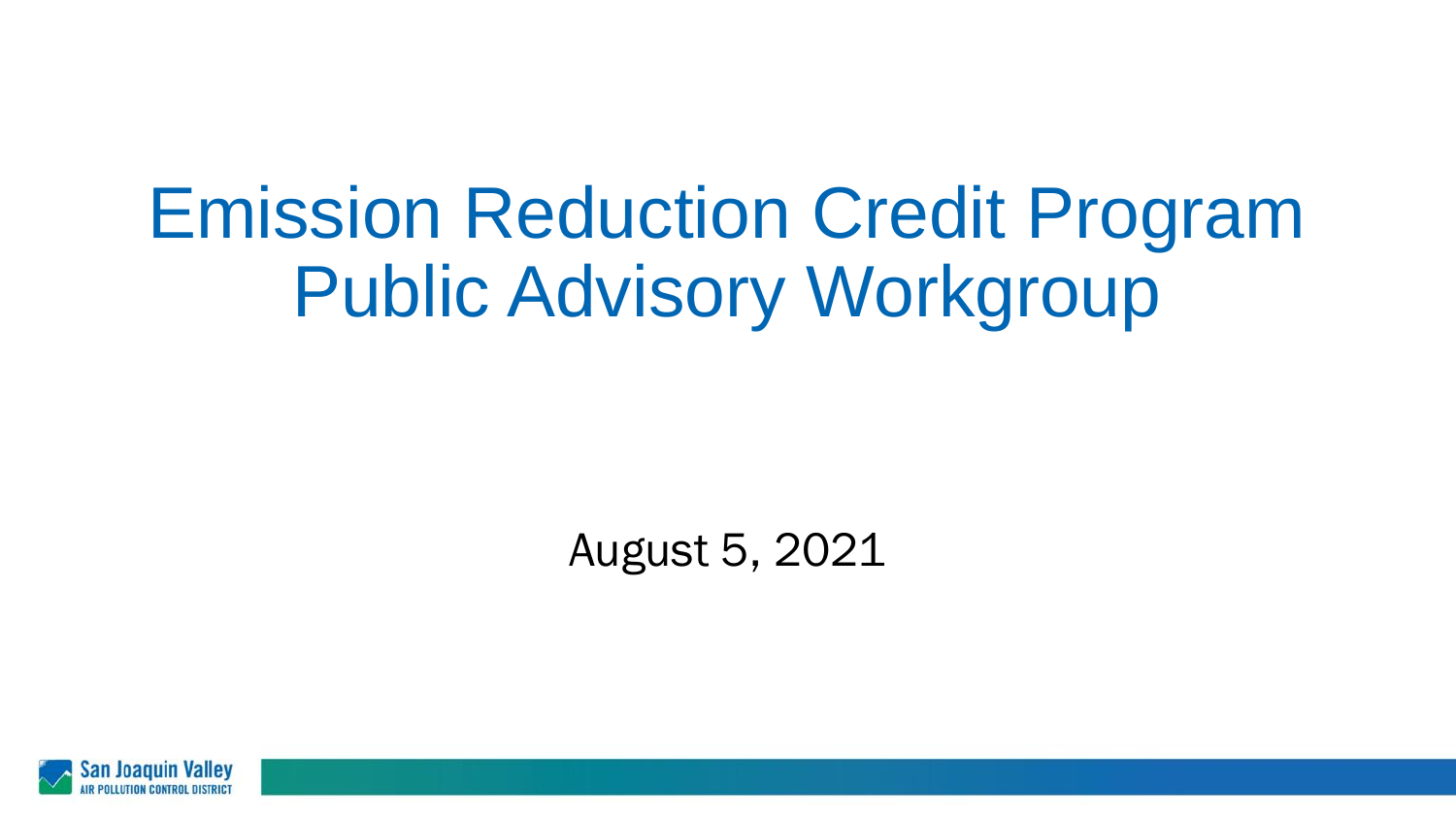#### **Overview**



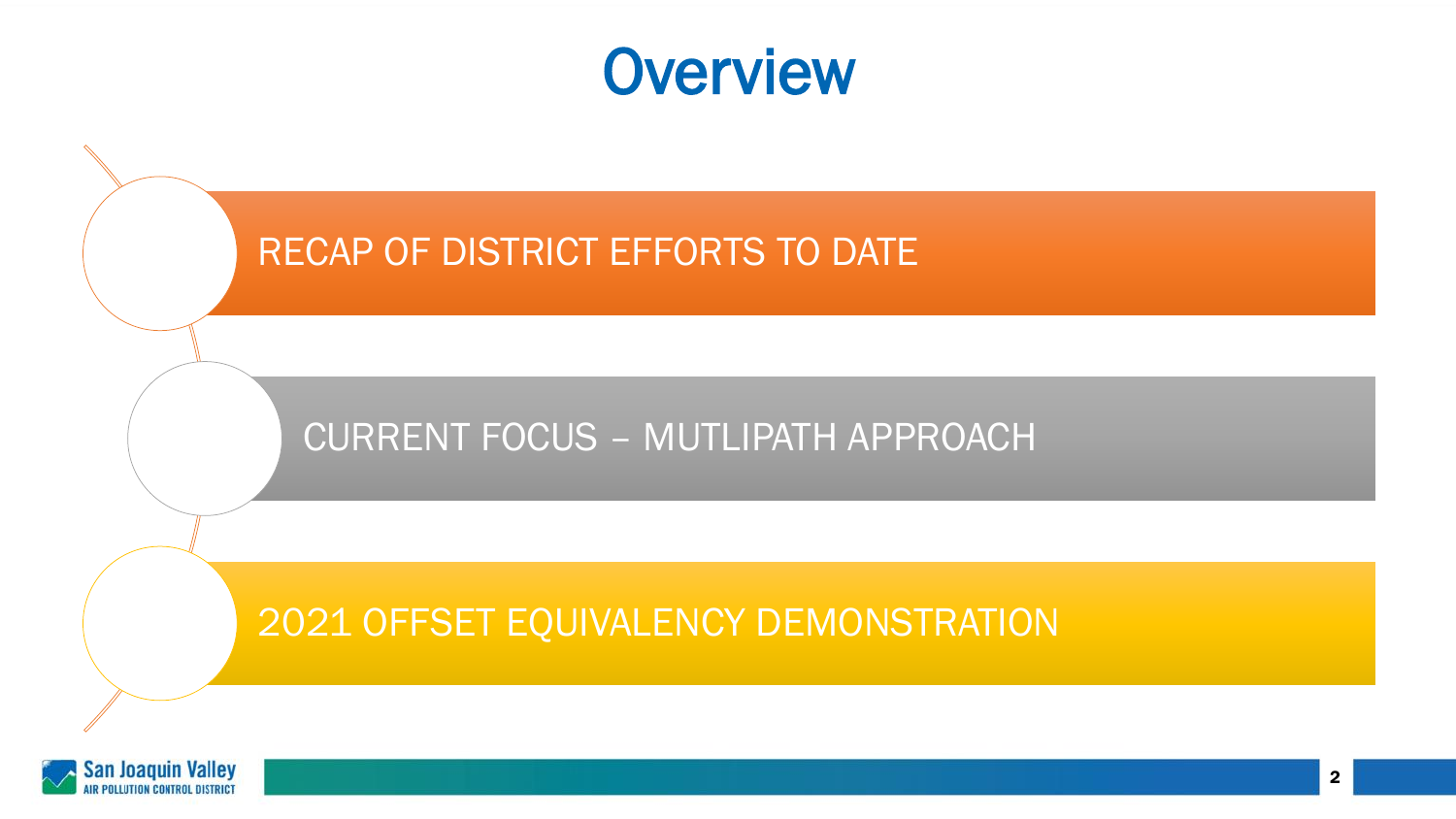### Recap of District Efforts

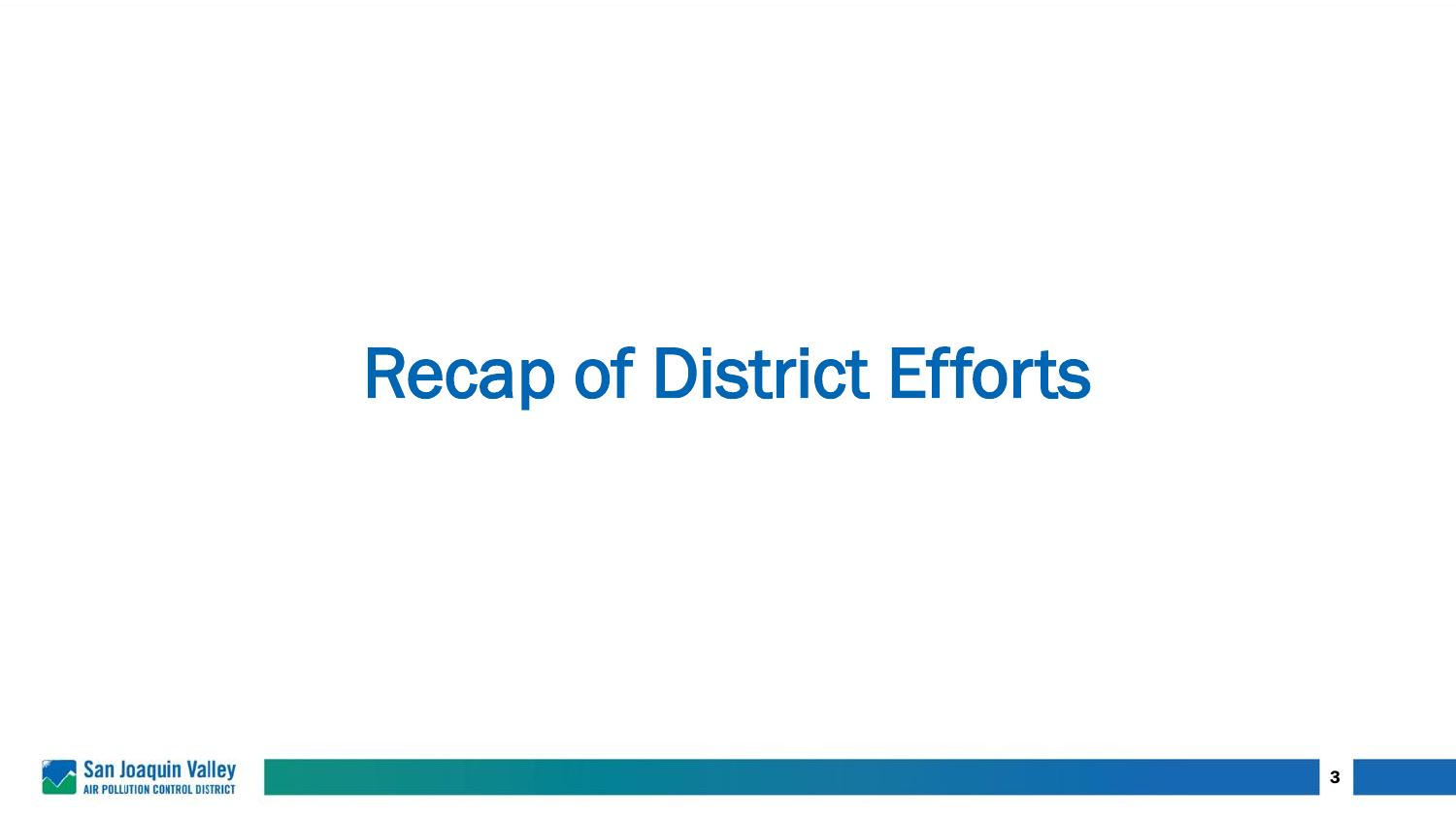#### CARB Review of SJV ERC Program

- June 2020 CARB report finalized
	- –District did not know what implications their findings would have to the District's Offset Equivalency Program
- Began evaluating CARB comments and determining what effects it could have on the District's programs
- Based on District's evaluation, Governing Board removed all AG-ICE and OSD credits from offset equivalency banks
	- –With removal unable to demonstrate Surplus Quantity (Test 2) Equivalency for NOx and VOC
	- –Effective September 17, 2020, Rule 2201 remedy enacted
	- –All new major sources (NMS) or federal major modifications (FMM) triggering NOx or VOC offsets under the District NSR rule required to provide "surplus at time of use" ERCs

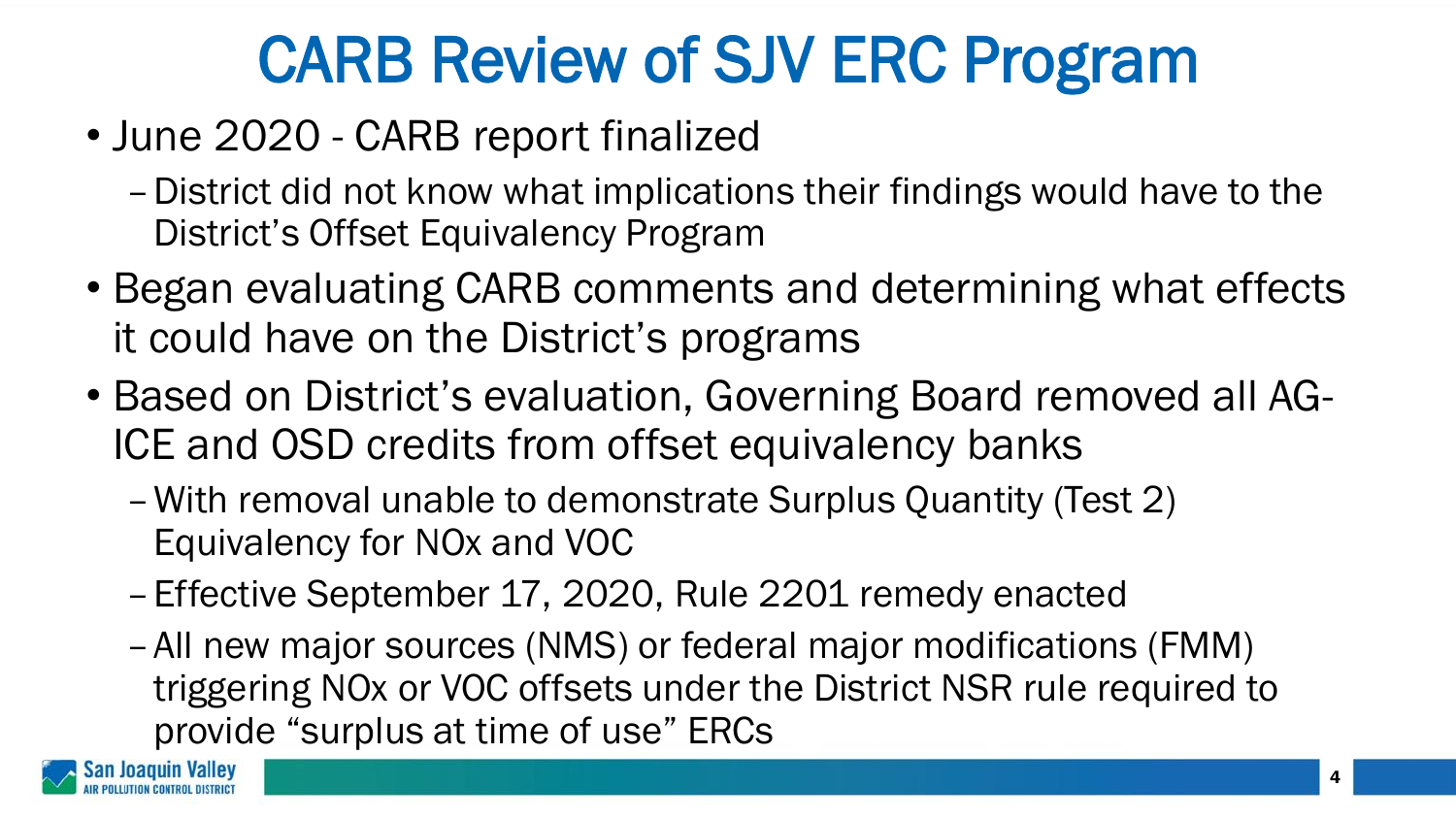### ERC Public Advisory Workgroup (PAW)

- Created by District Governing Board in August 2020
	- –Provide a forum for discussion/suggestions to assist the District in developing solutions/enhancements related to the District's ERC and offset equivalency system
	- –Hear perspectives and receive input on the District's ERC and offset equivalency system from stakeholders
	- –Provide workgroup members and interested members of the public the knowledge and tools necessary to meaningfully participate
- Kick-off Meeting held September 18, 2020
	- –District has held on-going meetings (7 meetings to-date)

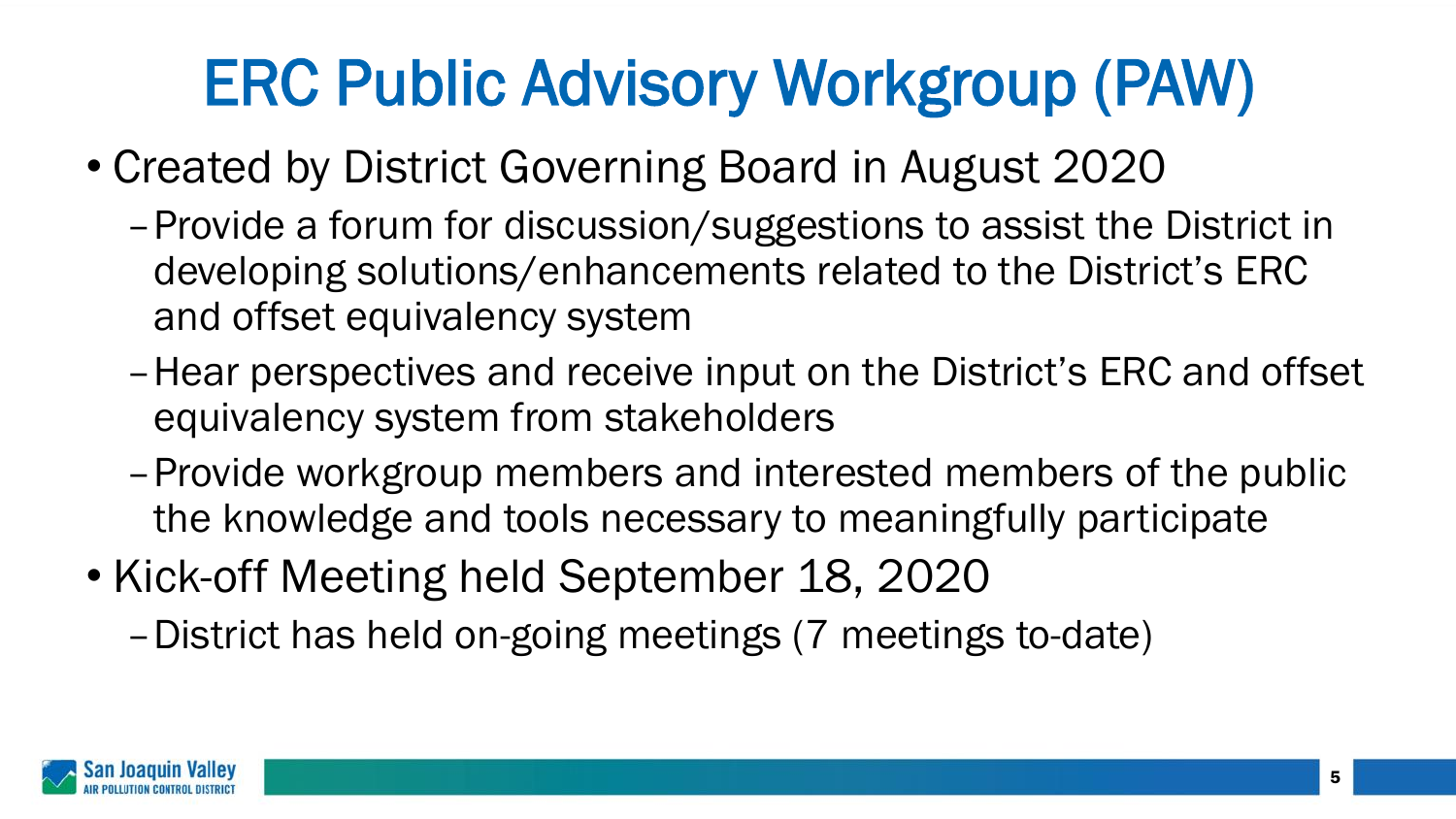# On-going ERC PAW Meetings

- District has presented/discussed a number of topics to the PAW committee:
	- –Federal Offsetting and Offset Equivalency
	- –2020 Annual Offset Equivalency Report
	- –ERC Supply and Demand
	- –Role of Emission Reduction Credits in District SIPs
	- –Potential new Offset Quantity Concepts
	- –Potential new Creditable Emission Reductions Concepts
- Questions/input from the PAW assisted in the development of the 2020 Annual Offset Equivalency Report and will continue to assist with the District's ongoing offset program efforts

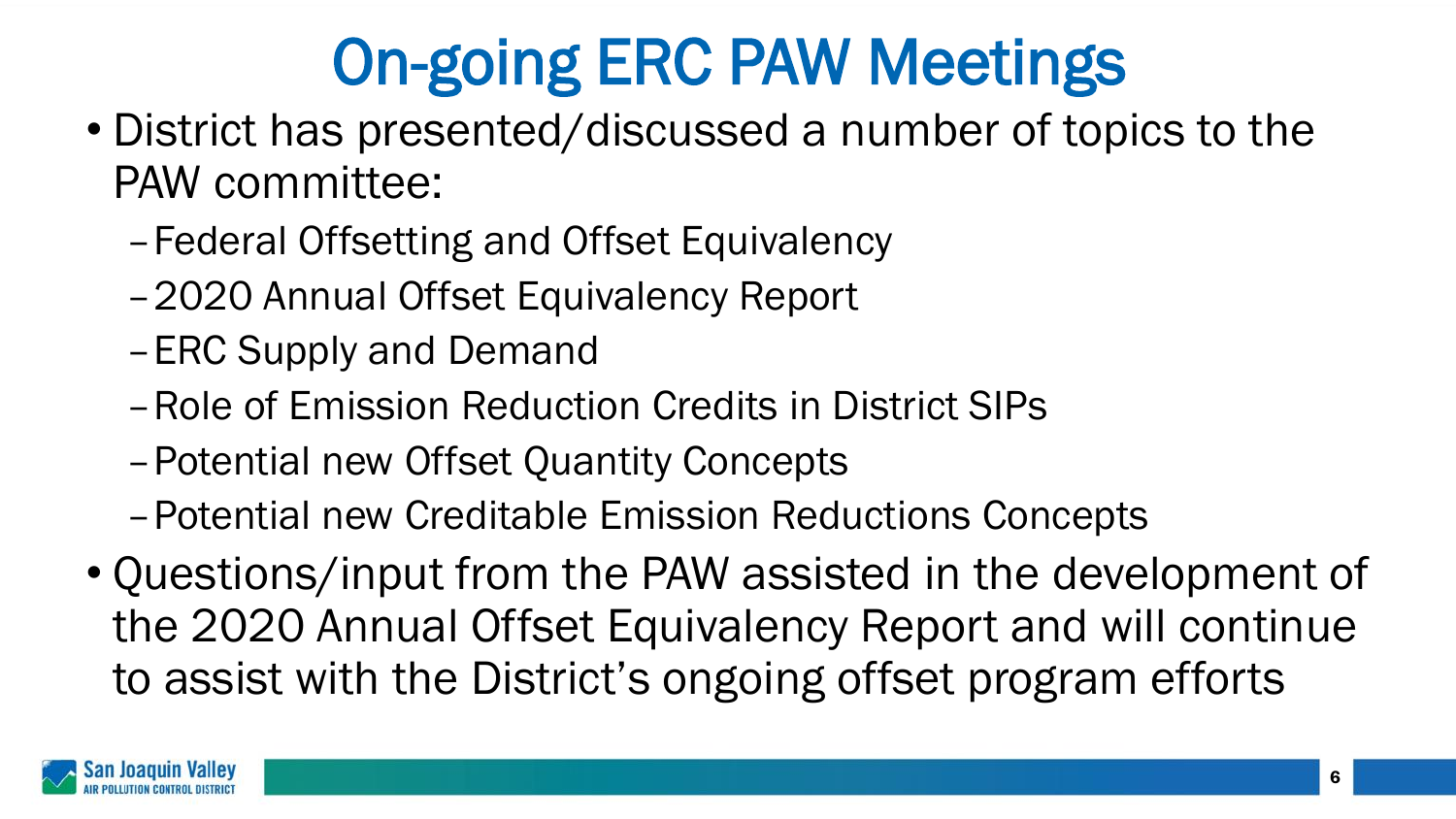# 2020 Offset Equivalency Demonstration

- Significant adjustments incorporated into Demonstration
	- –Removal of AG-ICE and orphan shutdown credits
	- –Update carry-over balances to reflect cancelled/non-implemented projects
	- –Federal Offset Ratio correction
- New public engagement and transparency enhancements
	- –Enhancing the annual demonstration report to make it more understandable, including more fully characterizing adjustments made to year-to-year carry-overs to ensure the public can better understand all adjustments made in a tracking year
	- –Public workshop to review and receive comment on draft annual equivalency demonstration report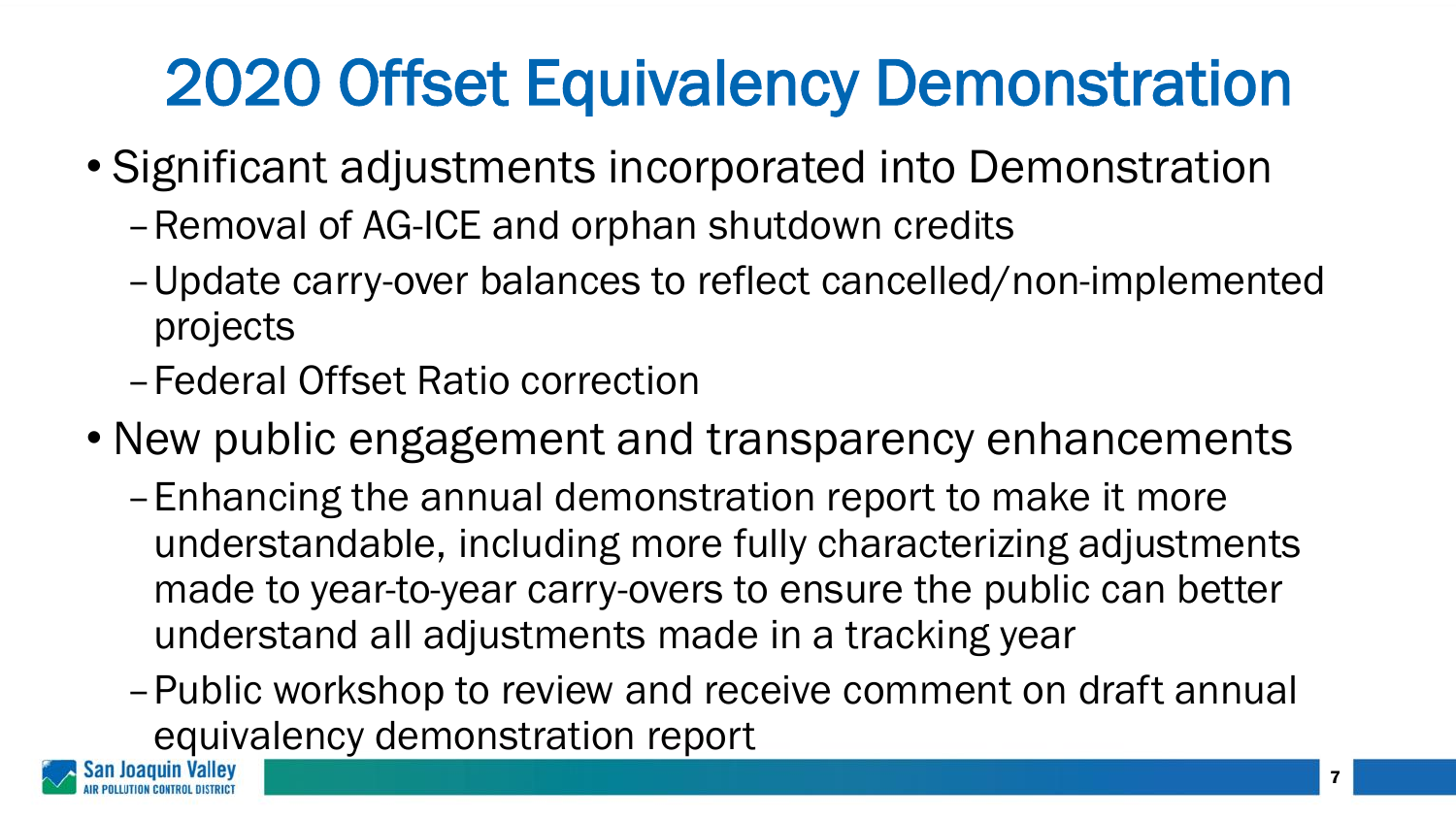#### 2020 Offset Equivalency Outcome

| Equivalent?                    | <b>NOx</b> | <b>VOC</b>     |     | <b>PM10 PM2.5</b> | CO  | <b>SO<sub>x</sub></b> |
|--------------------------------|------------|----------------|-----|-------------------|-----|-----------------------|
| <b>Test 1: Offset Quantity</b> | Yes        | N <sub>O</sub> | Yes | Yes               | Yes | Yes                   |
| <b>Test 2: Surplus Value</b>   | <b>No</b>  | No.            | Yes | Yes               | Yes | Yes                   |

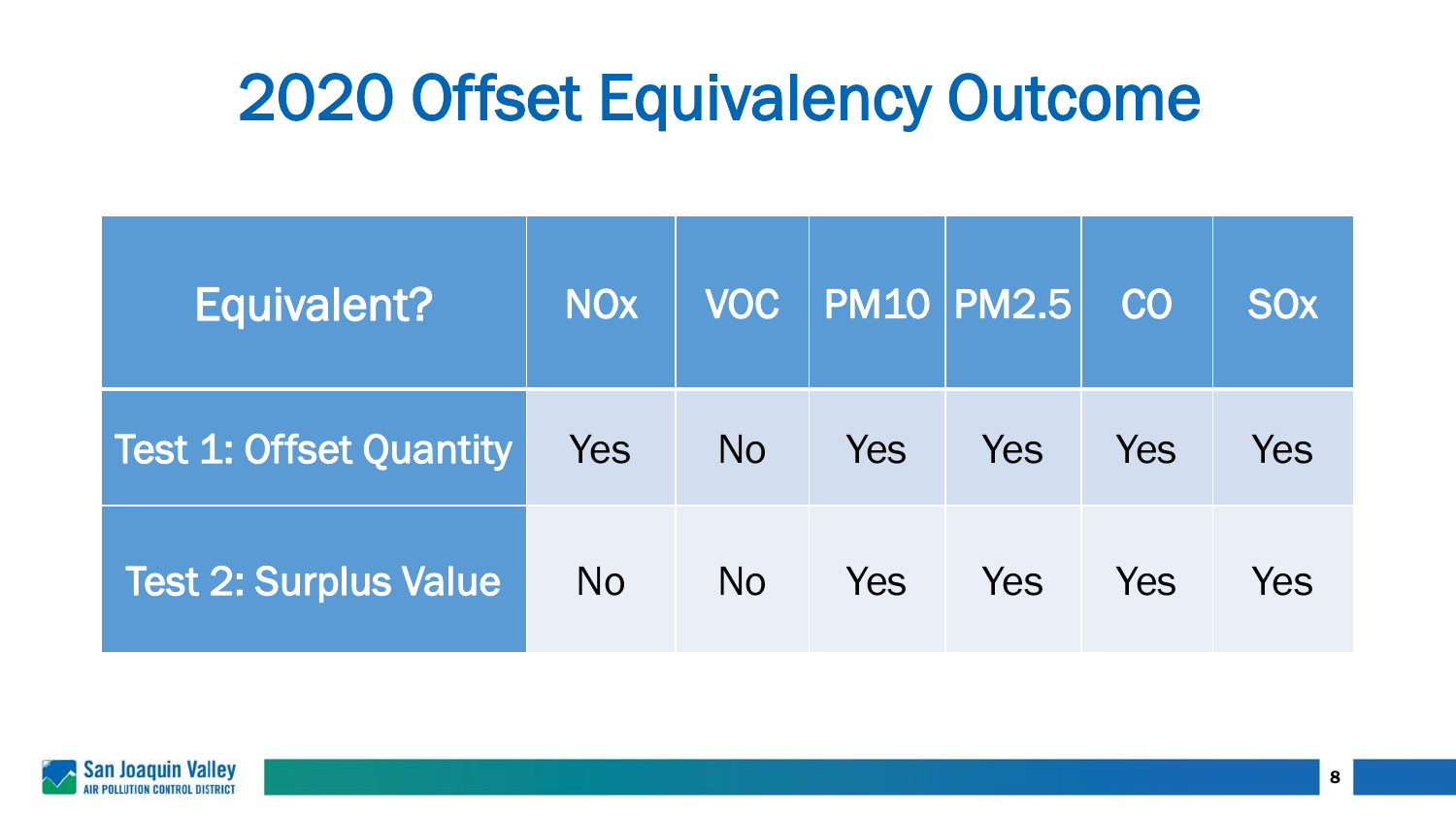### 2020 Offset Equivalency Implications

Effective November 20, 2020:

- VOC: All new major sources or federal major modifications triggering offsets for VOC required to provide ERC for the full federal offset quantity and surplus at time of ATC issuance
- NOx: All new major sources or federal major modifications triggering offsets for NOx under the District NSR rule required to provide ERC surplus at time of ATC issuance
- PM10, PM2.5, and SOx: No change to the offset quantity and ERC surplus value requirements

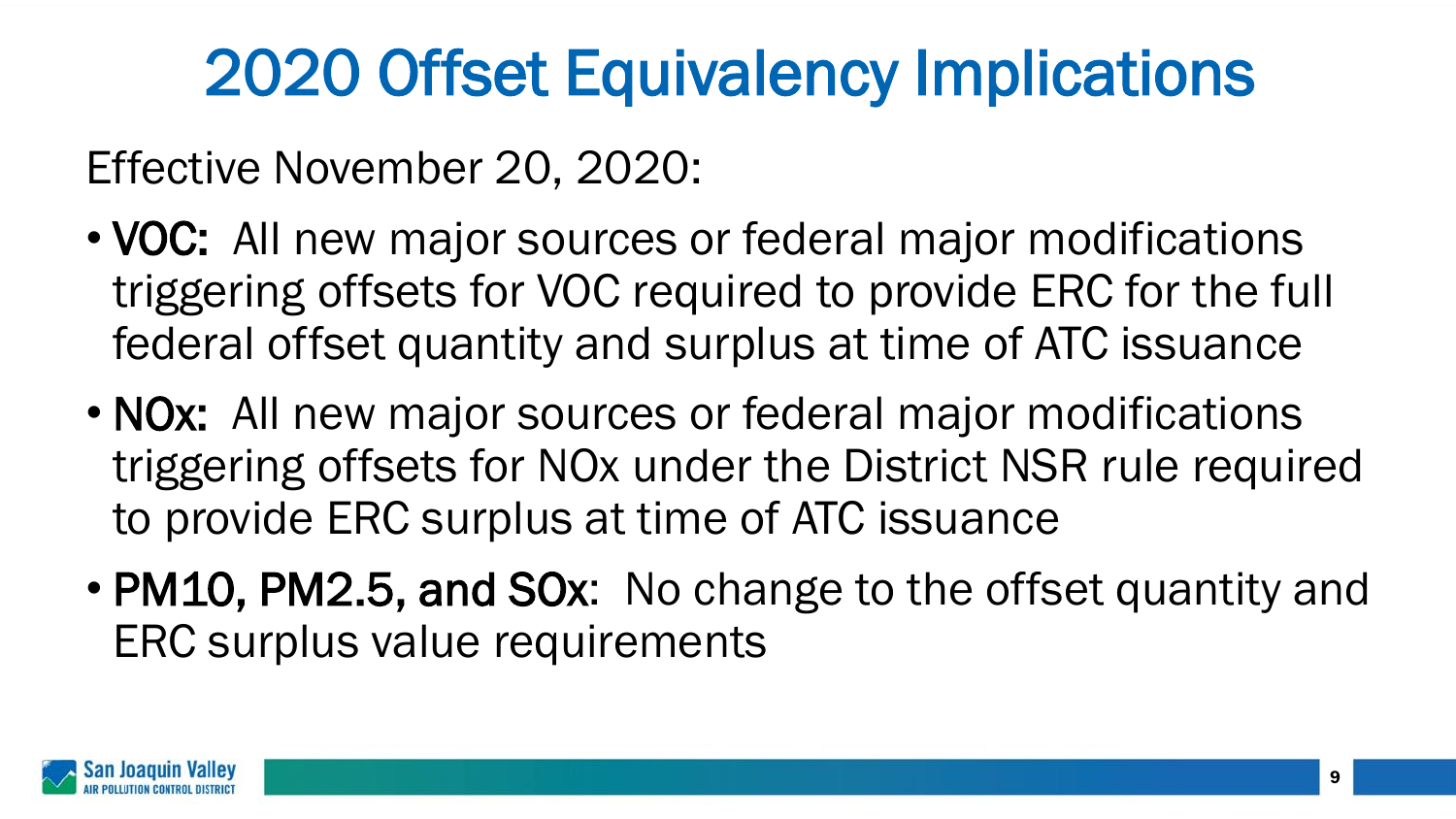### ERCs in District State Implementation Plans

- ERCs are treated exclusively as growth in District plans
- Plans do not take any credit for emission reduction or mitigation from ERCs
- Plans demonstrate attainment and other milestones accounting for projected growth (which is inclusive of expected and capped ERC usage) as required
- Offset equivalency issues do not create any shortfalls or deficiencies within the District's plans

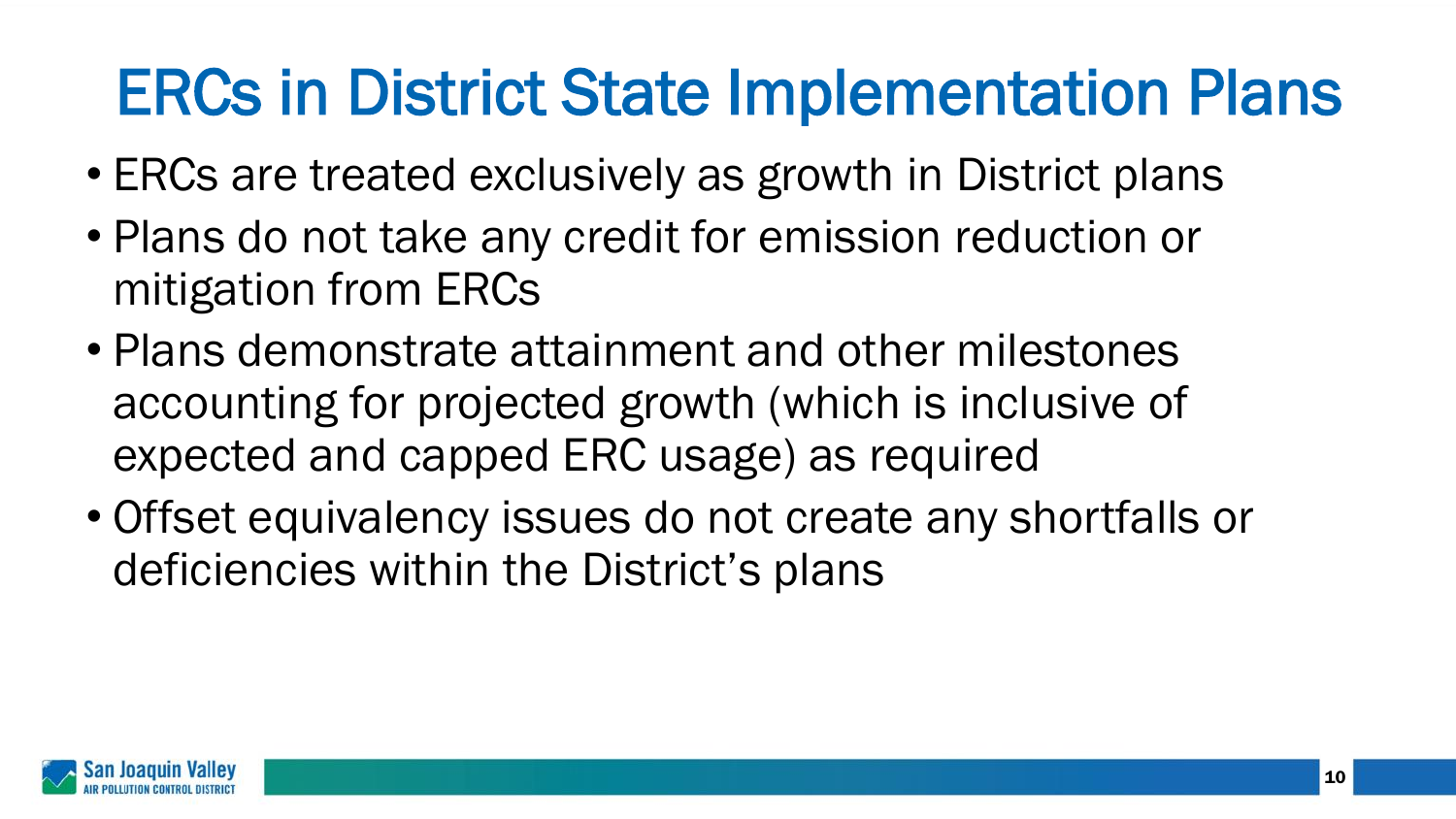# ERC Supply and Demand

- Given current estimates, there are approximately 3.4 tpd of VOC (24%) and 2.5 tpd of NOx (17%) in the external ERC bank that meet federal surplus requirements
- Approximately 0.48 tpd of federal VOC offsets and 0.29 tpd for NOx have been required annually (5 year average)
- Need to identify options to generate sufficient quantity of surplus credits to support federal offsetting requirements
- Preliminary analysis projects possible future shortage of VOC and NOx ERCs
	- –Limited opportunities to generate additional ERCs through traditional means
	- –Need to look to non-traditional sources and methods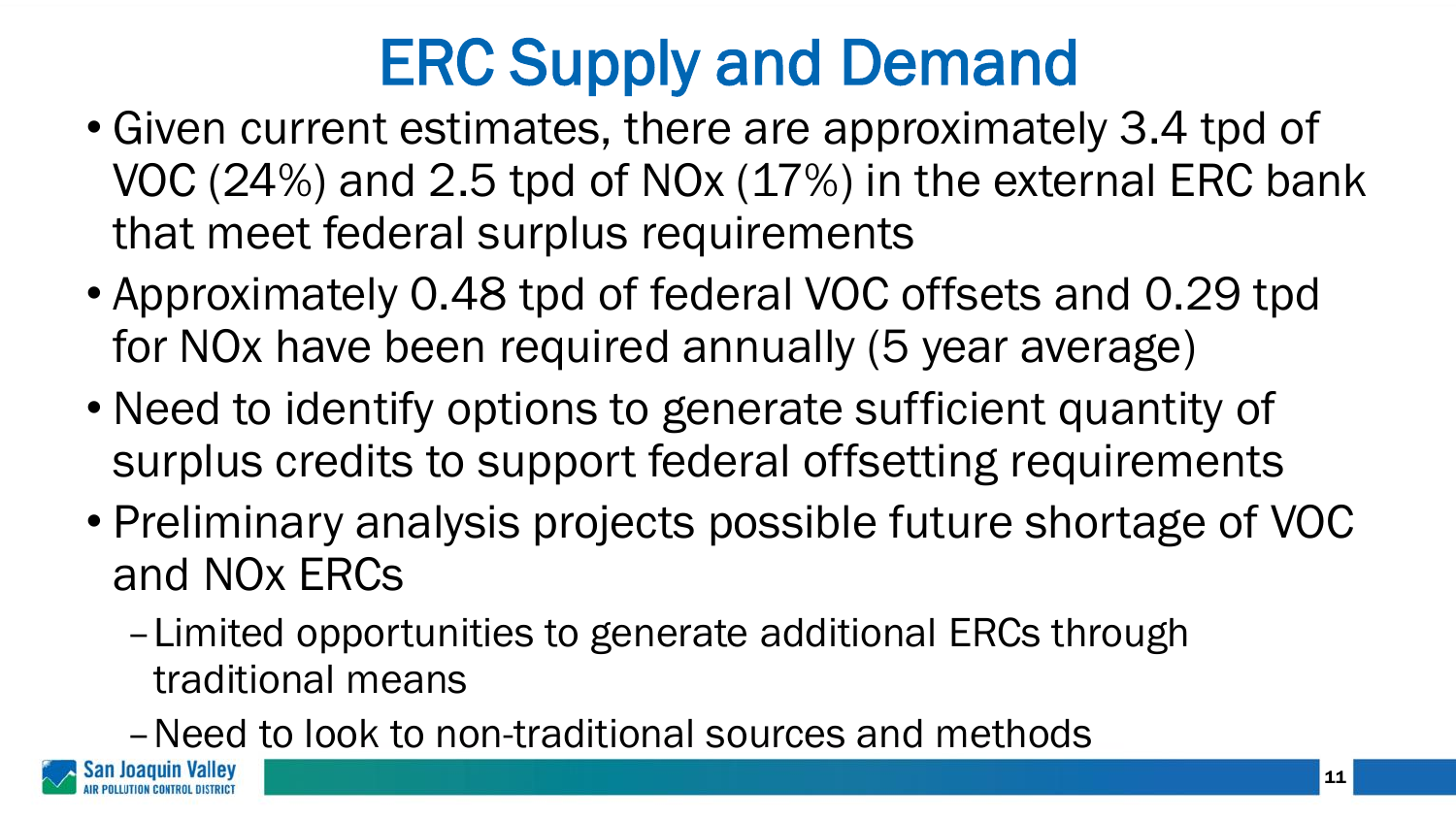### Generation of Traditional ERCs

- Limited opportunities for the generation of new ERCs through traditional approved pathways
	- –Challenging to generate new ERCs through the control of emissions that go beyond the District's stringent rules and regulations
- Most new ERCs are generated from facility and equipment shutdowns
	- –In the past 5 years, 100% of NOx and VOC ERCs generated from shutdowns and over 90% in the past 10 years
	- –Average 0.005 tpd VOC and 0.14 tpd NOx generated each year over the past 5 years

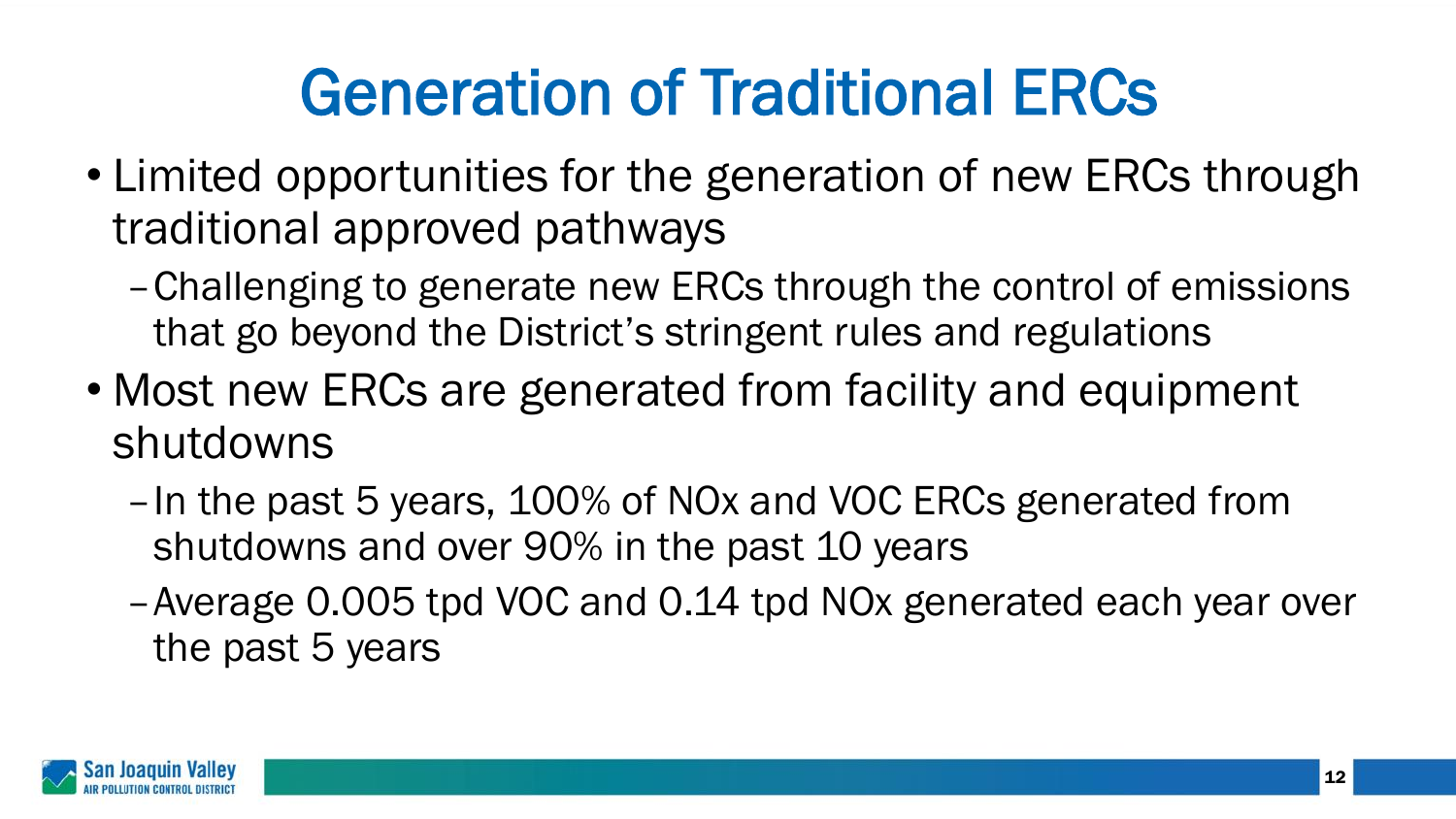### Efforts to Evaluate Future Equivalency Concepts

- Options to increase the quantity of offsets required under Rule 2201 to provide a larger balance of credits available for equivalency demonstration
	- –Modification or removal of offset exemptions in Rule 2201
	- –Modification to definition of Baseline Emissions for major sources
	- –Decrease the Offset Threshold levels
	- –Increase the Distance Offset Ratios
- Options to reduce the quantity of federal offsets required
	- –Reduce federal offset ratio by requiring all existing major sources to be equipped with federal BACT

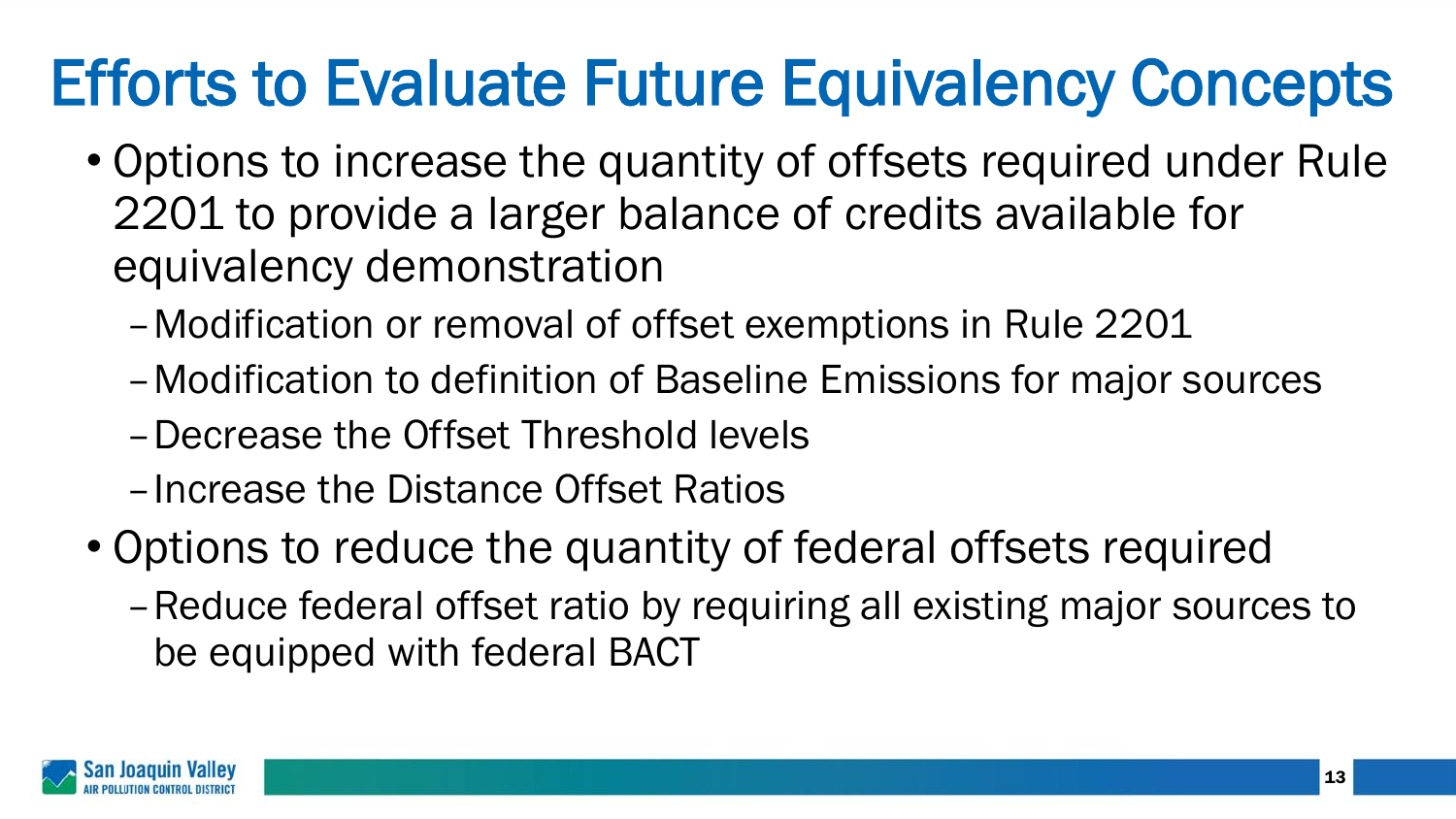### General Observations and Findings

- The evaluated potential changes are not likely to ensure yearto-year equivalency with the federal offsetting obligations for NOx and VOC
	- –Would have even less value in surplus value equivalency as only portion of additional credits required would be surplus
- Need to identify options to generate sufficient quantity of surplus credits to support federal offsetting requirements
	- –Limited opportunities to generate additional ERCs through traditional means
	- –Need to look to non-traditional sources and methods

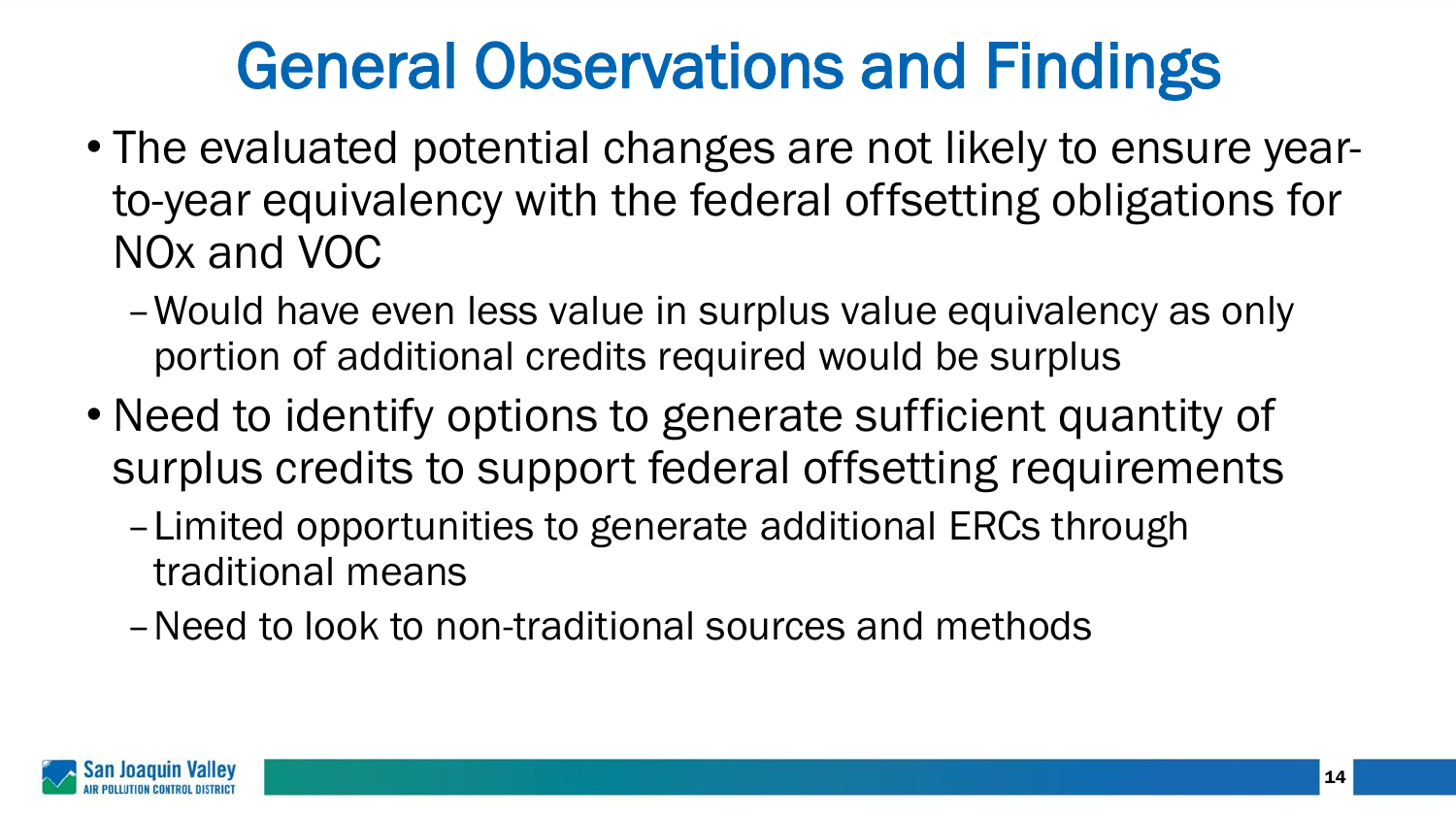### Current Focus – Multipath Approach

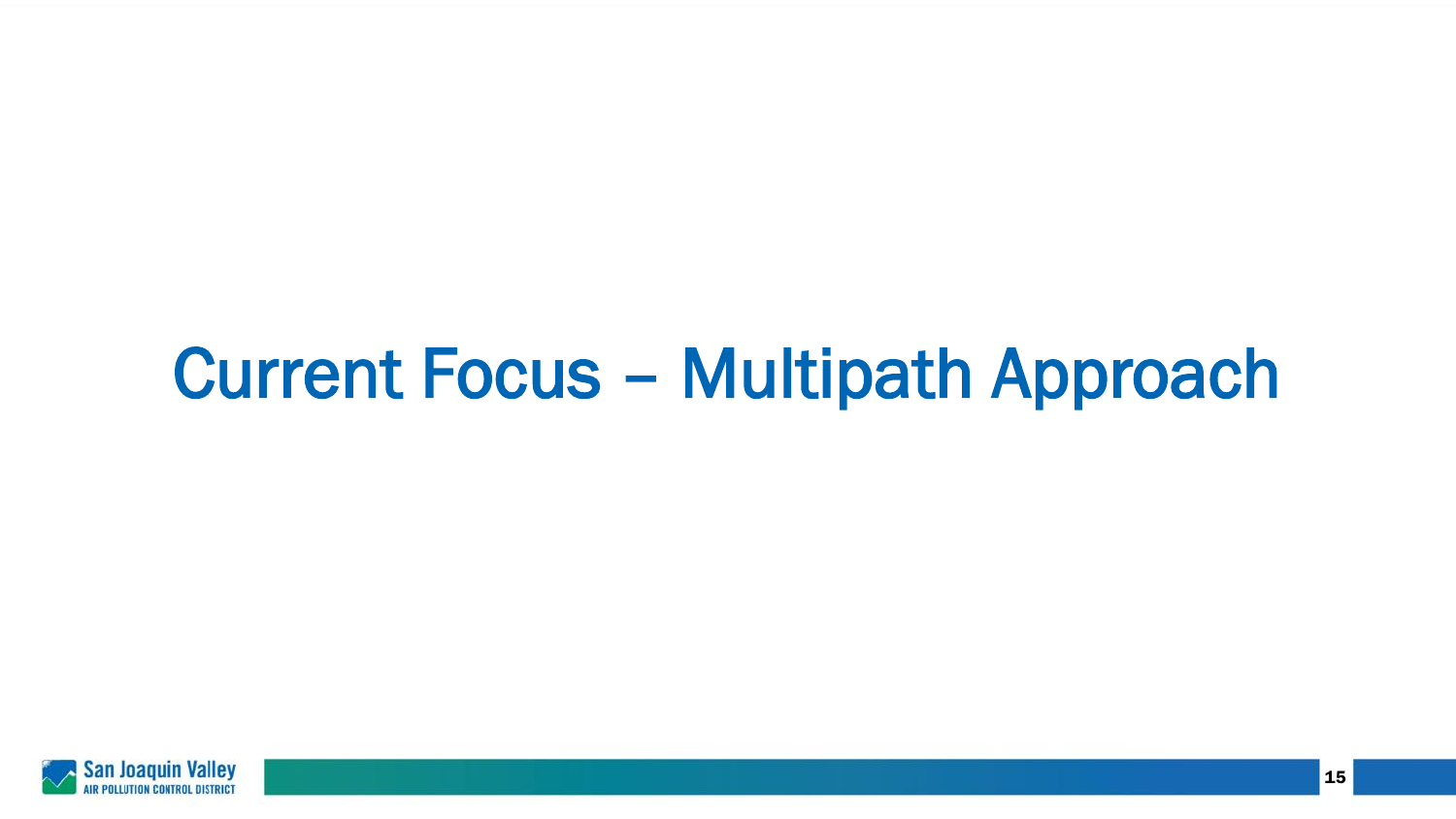### Multipath Approach (PM, SOx & CO)

- Maintain current equivalency approach for PM10, PM2.5, SOx, and CO
	- –Feasible given fact that local District NSR rule is more stringent than federal offset requirements for these pollutants
	- –Very few projects trigger federal offsetting requirements for these pollutants
	- –Equivalency for these pollutants has not relied on additional creditable reductions from Orphan Facility Shutdowns (OSD) or the Agricultural IC Engine Electrification Program (AG-ICE)

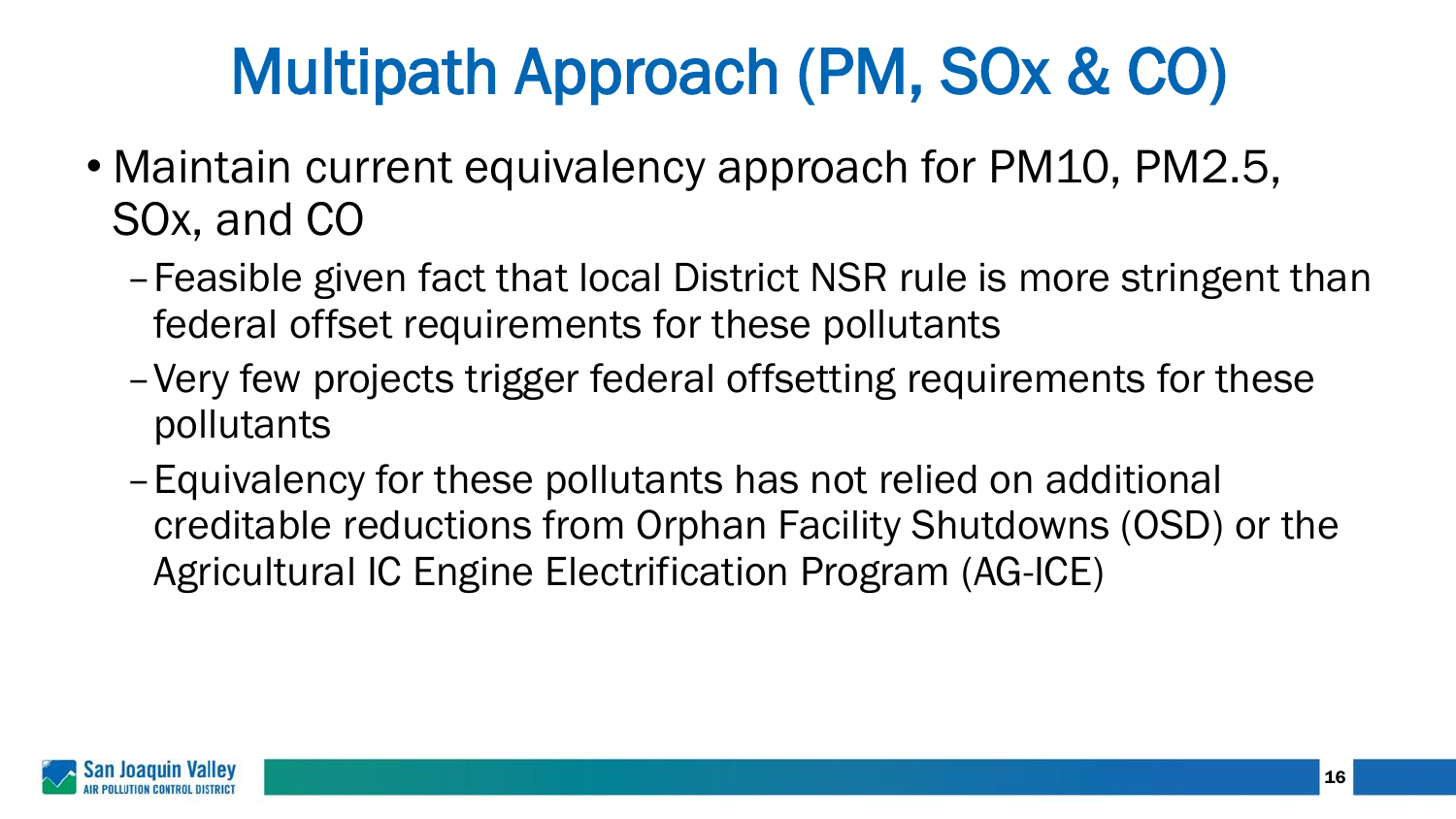### Multipath Approach (VOC and NOx)

- For VOC and NOx, current focus is on identifying options to generate sufficient quantity of surplus credits for use by facilities to meet federal offsetting obligations at time of ATC issuance
	- –Evaluating means to overcome hurdles to the banking of ERCs through traditional stationary source emission reduction projects
	- –Evaluating non-traditional sources and methodologies for generating additional ERCs (Orphan Facility Shutdowns, Mobile Source ERCs, etc.)

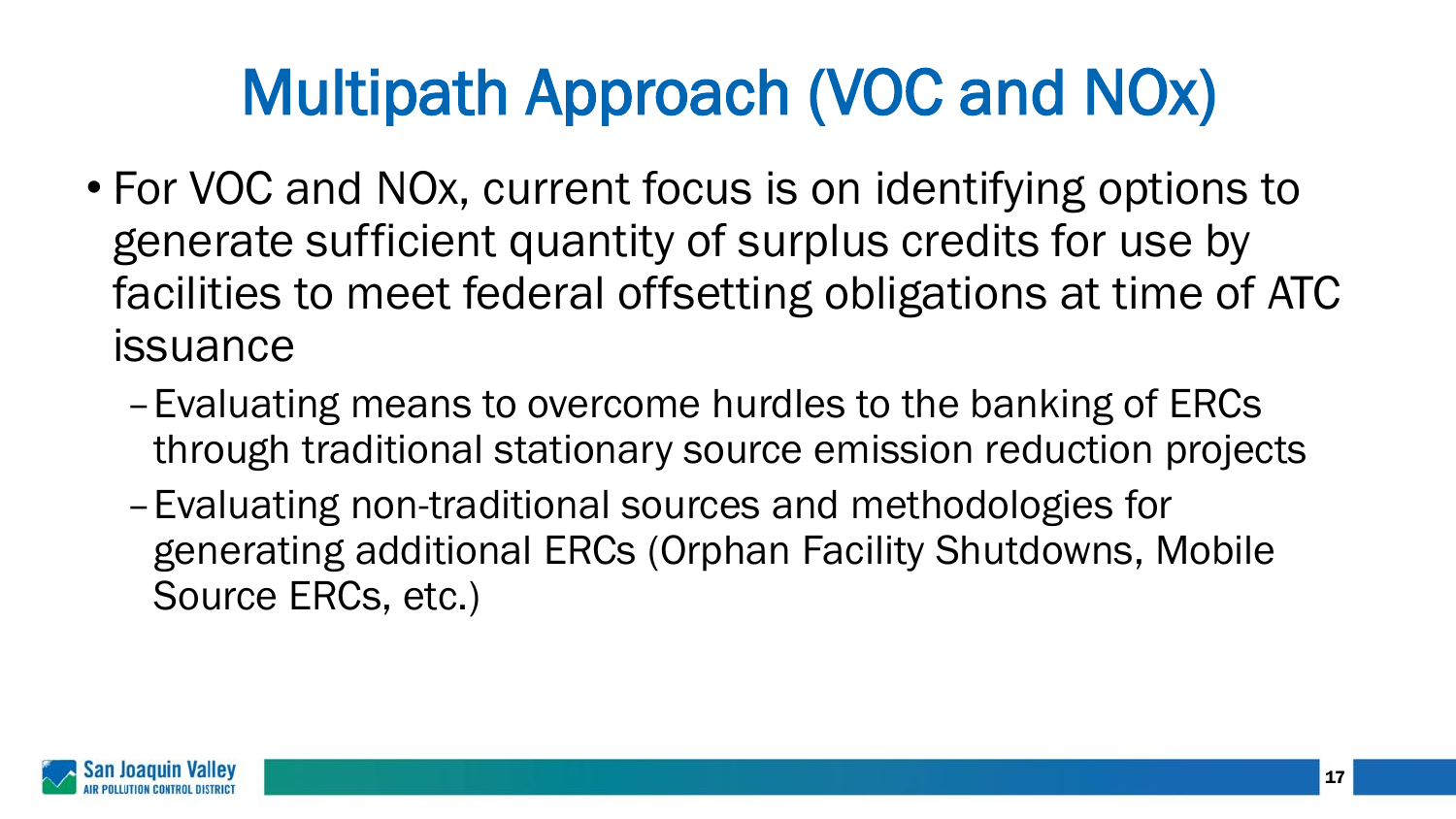### 2021 Offset Equivalency Demonstration

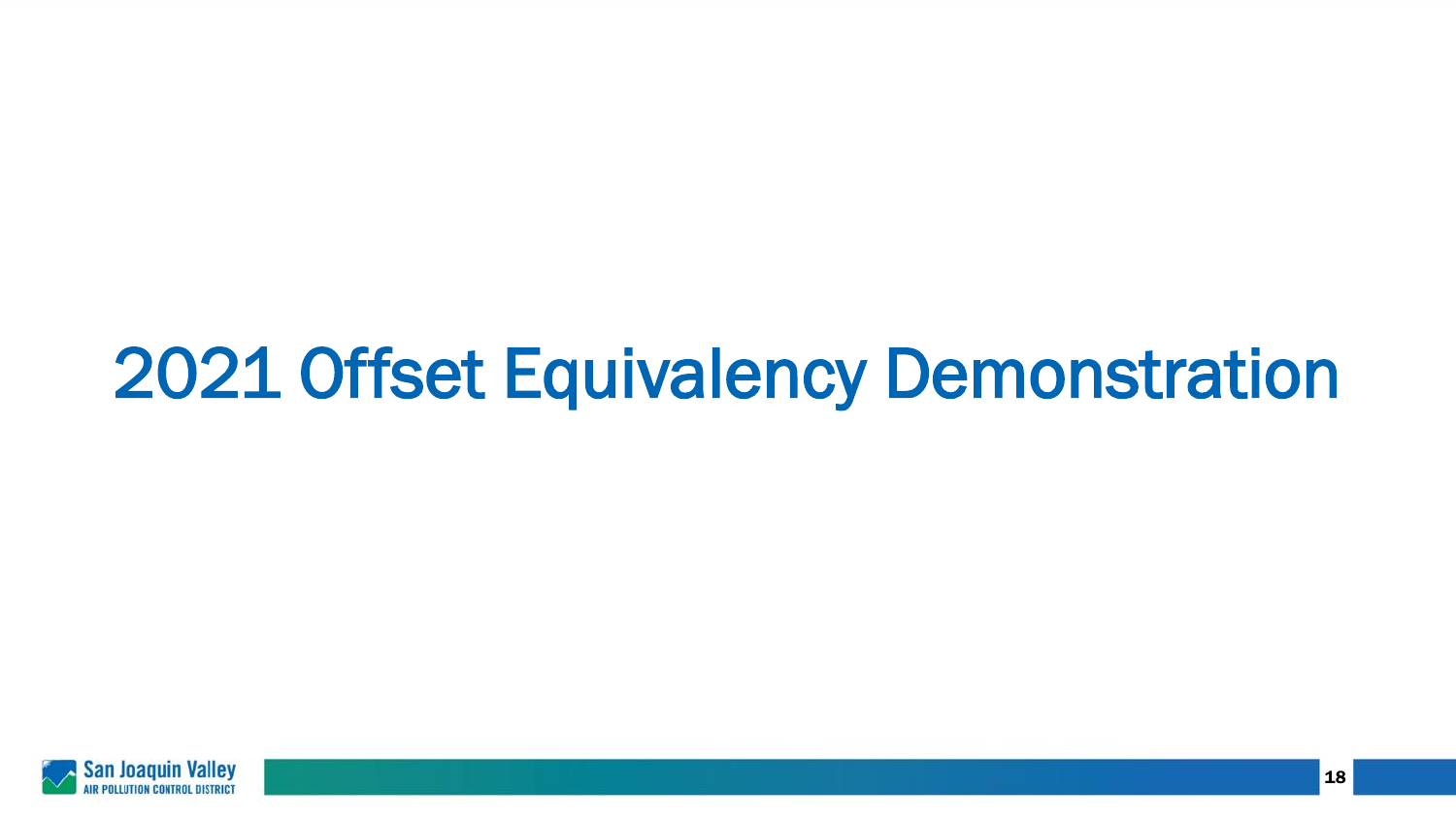# Upcoming Offset Equivalency Report

- District has begun preparations for 2020-2021 Offset Equivalency Report
	- End of the current tracking period is August 20, 2021
- Report will include evaluation of:
	- Test 1 (quantity) equivalency for NOx
	- Test 1 and Test 2 (surplus value) equivalency for PM10, PM2.5, and SOx
- Report will not include evaluation of:
	- Test 1 or Test 2 equivalency for VOC (full federal offset requirements have been in place since November 2020)
	- Test 2 equivalency for NOx (federal surplus at time of use requirements have been in place since September 2020)
- Draft report will be workshopped prior to submission to EPA

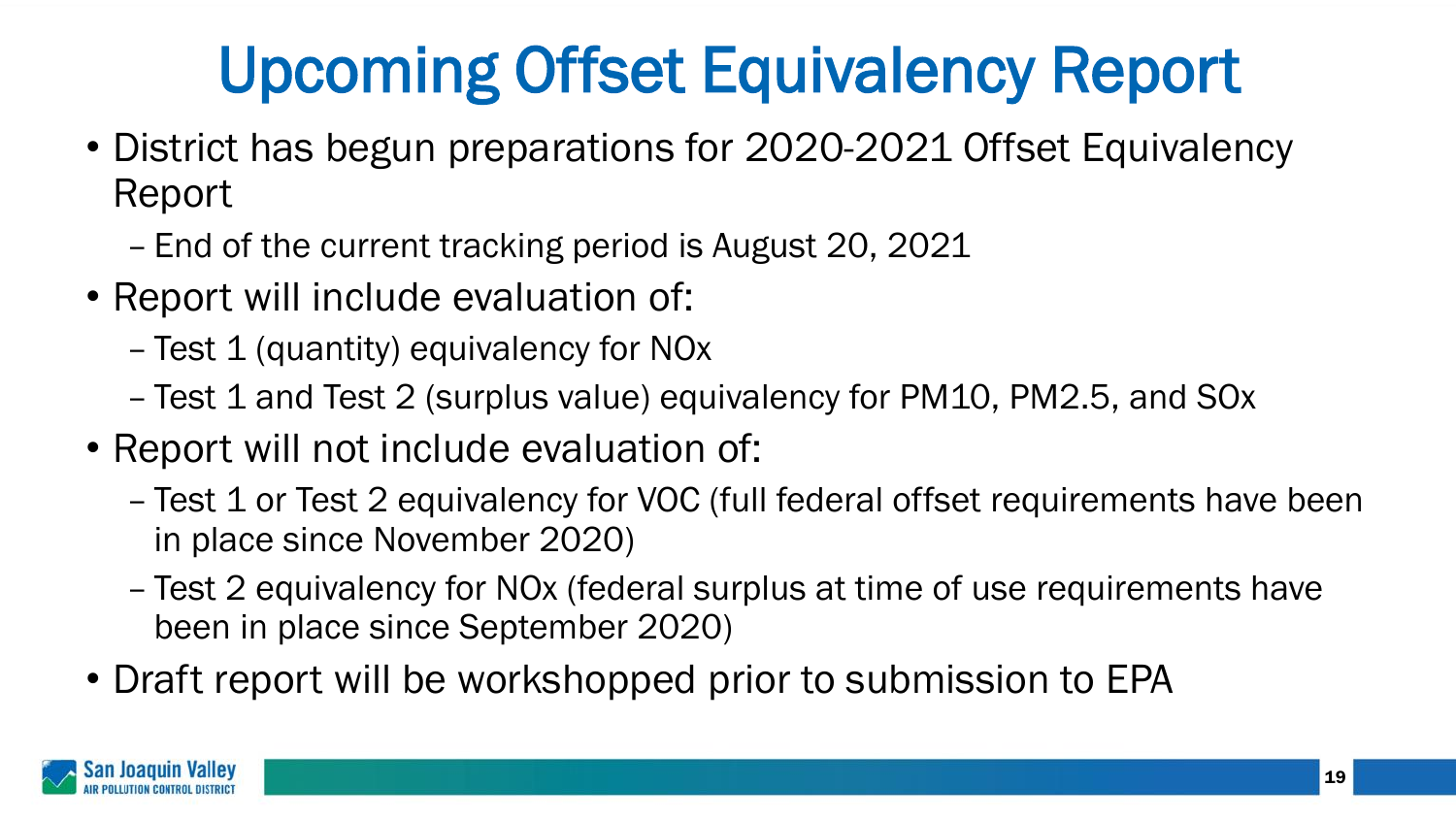# Upcoming Offset Equivalency Report

- Currently performing numerous tasks in preparation of demonstration
	- –Validation of offset requirements of all tracked FMM and NMS projects finalized during this tracking period
	- –Performing surplus analyses of ERCs reserved for ATC projects finalized during the tracking period (for non VOC/NOx projects)
		- For ATC projects involving VOC/NOx ERCs, surplus analysis performed at time of ATC issuance
	- –Evaluating and adjusting for unimplemented/cancelled ATCs
- Continuing to enhance process and report to increase transparency and understanding of the report

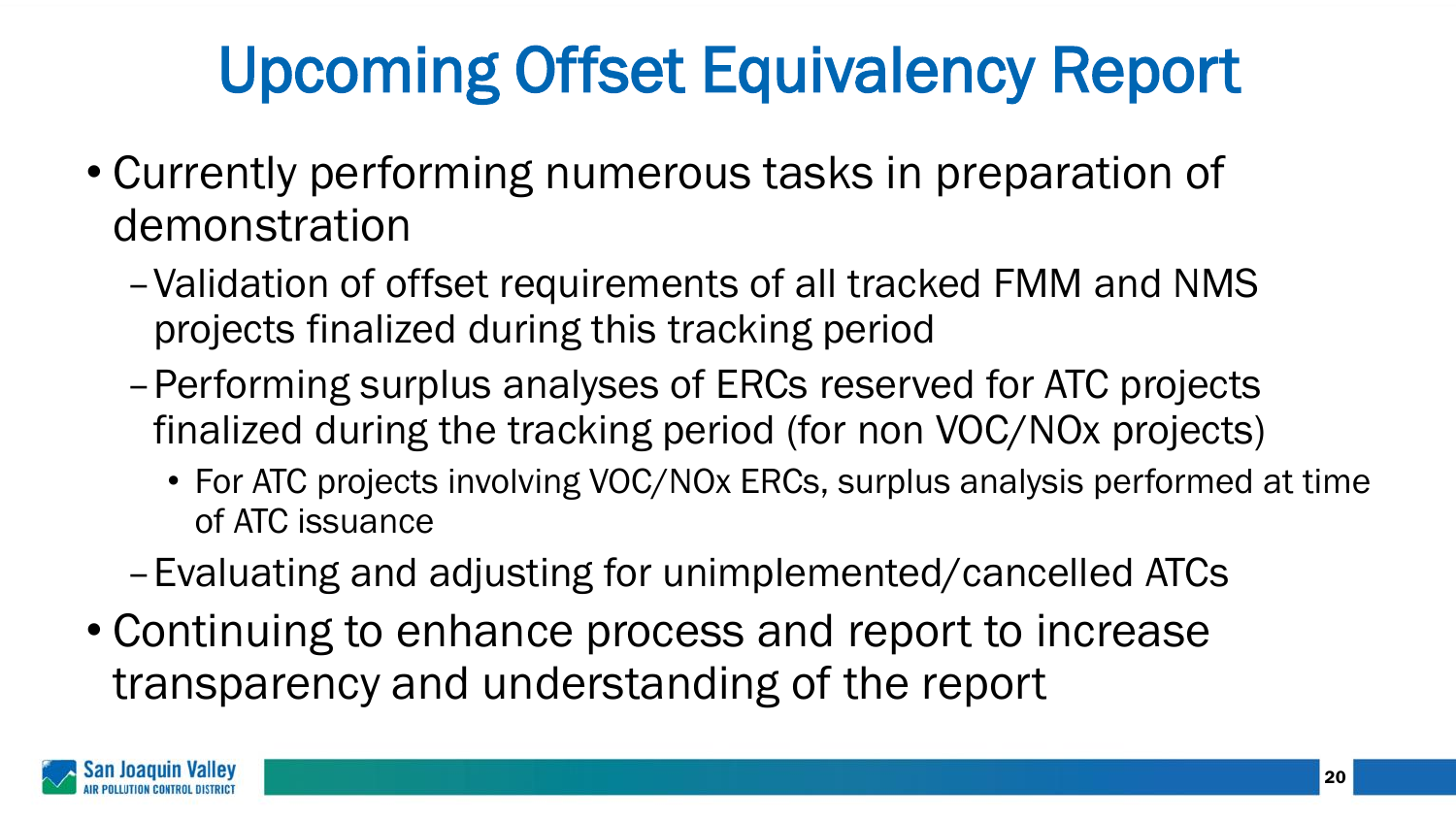### Enhancements to the Equivalency Report

- Suggestions/Comments Received
	- –Separate summary tables for each pollutant. Currently one table:

| <b>Offset Quantity Equivalency</b>        |                        |                      |                                                |                                     |                                            |                                                   |                                                  |                                           |  |  |  |  |
|-------------------------------------------|------------------------|----------------------|------------------------------------------------|-------------------------------------|--------------------------------------------|---------------------------------------------------|--------------------------------------------------|-------------------------------------------|--|--|--|--|
| Summary for 08/20/2019 through 08/19/2020 |                        |                      |                                                |                                     |                                            |                                                   |                                                  |                                           |  |  |  |  |
|                                           | Number of<br>New Major | Number of<br>Federal | <b>Offsets</b><br>Required<br>under<br>Federal | <b>Offsets</b><br>Required<br>under | Current Year Carryover<br><b>Excess or</b> | Previous<br>Year-End<br>Total<br><b>Excess or</b> | Year-to-Year Total<br>Adjustment<br>to Carryover | Year-End<br>Carryover<br><b>Excess or</b> |  |  |  |  |
| Pollutant                                 | Sources                | <b>Major Mods</b>    | <b>NSR</b>                                     | <b>District NSR</b>                 | Shortfall                                  | Shortfall                                         | <b>Balance</b>                                   | Shortfall                                 |  |  |  |  |
| <b>NOx</b><br><b>VOC</b>                  | 0<br>0                 | 12                   | 18.8<br>50.0                                   | 26.8<br>35.0                        | 0.8<br>(15.0)                              | 4.313.9<br>707.2                                  | (3,968.8)<br>(2,820.6)                           | 353.1<br>(2, 128.4)                       |  |  |  |  |
| <b>PM10</b>                               |                        | 0                    | 0.0                                            | 15.1                                | 15.1                                       | 840.7                                             | (529.7)                                          | 326.1                                     |  |  |  |  |
| PM2.5                                     |                        | 0                    | 0.0                                            | 0.0                                 | 0.0                                        | 377.7                                             | (185.4)                                          | 192.3                                     |  |  |  |  |
| CO                                        |                        | 0                    | 0.0                                            | 0.0                                 | 0.0                                        | 198.1                                             | 0.0                                              | 198.1                                     |  |  |  |  |
| <b>SOx</b>                                |                        | 0                    | 0.0                                            | 8.5                                 | 8.5                                        | 2,911.1                                           | (1,696.1)                                        | 1,223.5                                   |  |  |  |  |

- –Include sample calculations/equations for the summary tables
- Seeking suggestions on additional enhancements

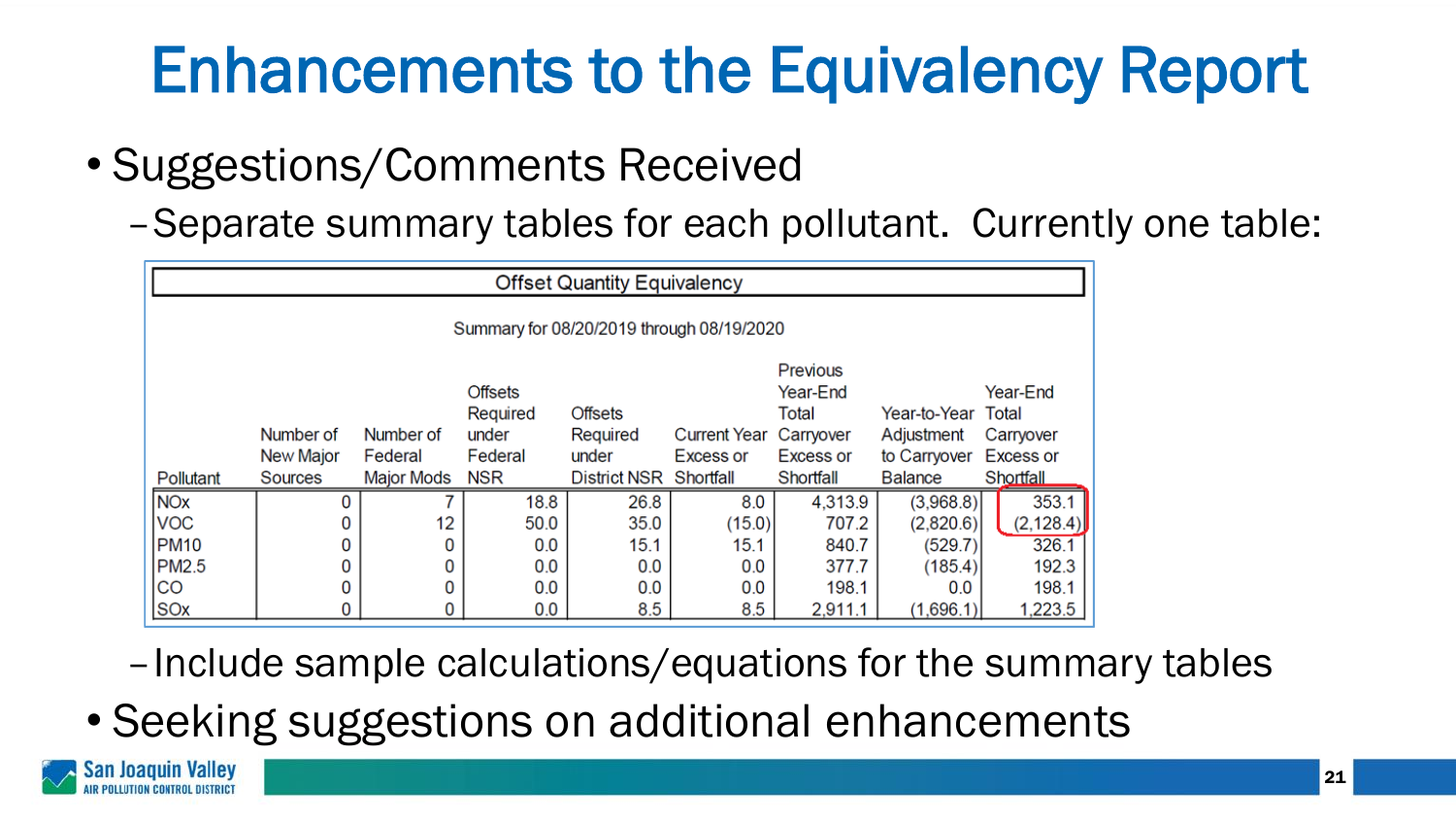#### Next Steps

- Continue preparing for the upcoming equivalency demonstration
- Receive/incorporate suggestions on enhancements to last year's report
- Workshop 2021 Equivalency Demonstration (mid October to early November 2021)
- Continue to identify and evaluate new methods to create surplus creditable emission reductions
- Continue to collaboratively work with EPA/CARB